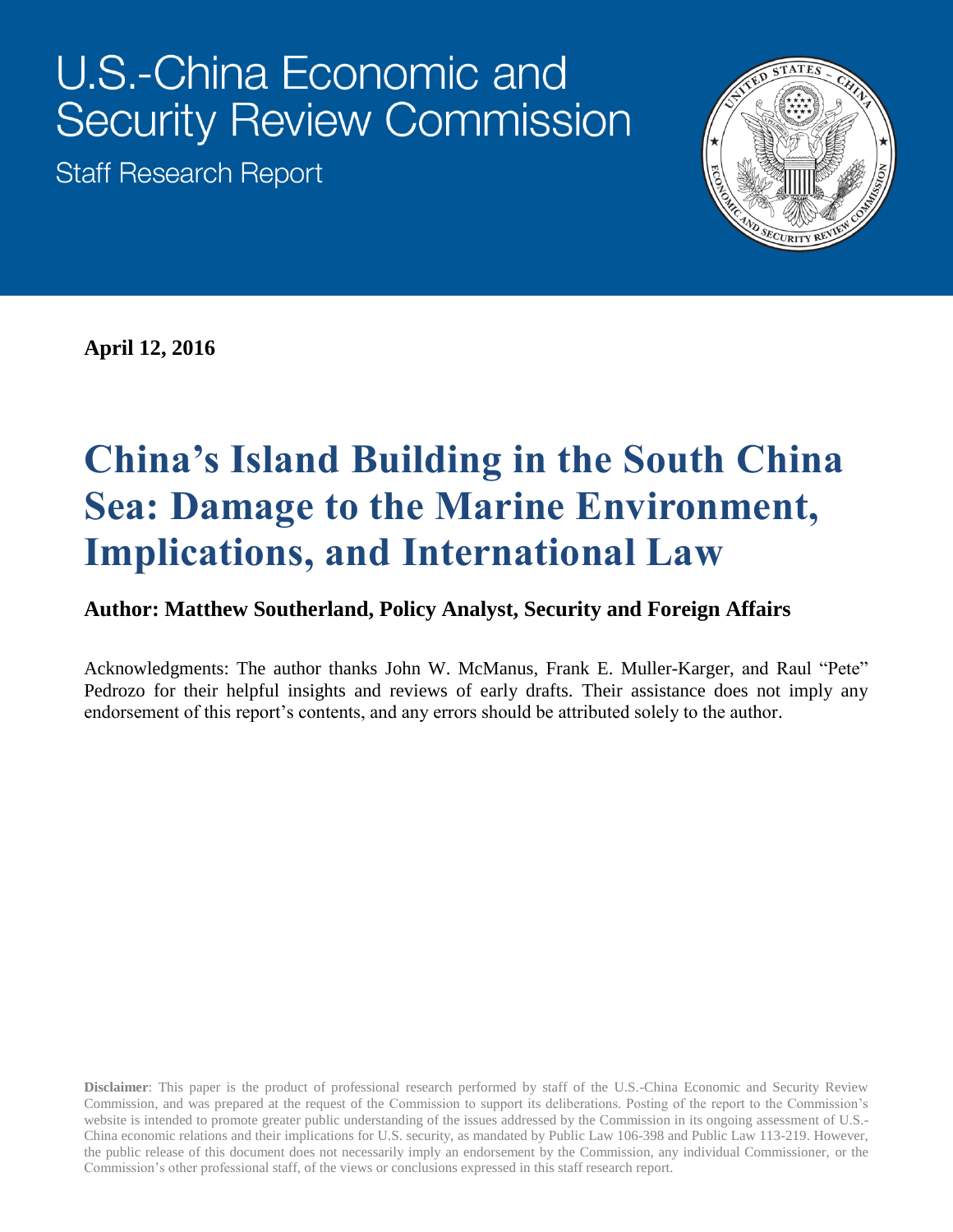## **Table of Contents**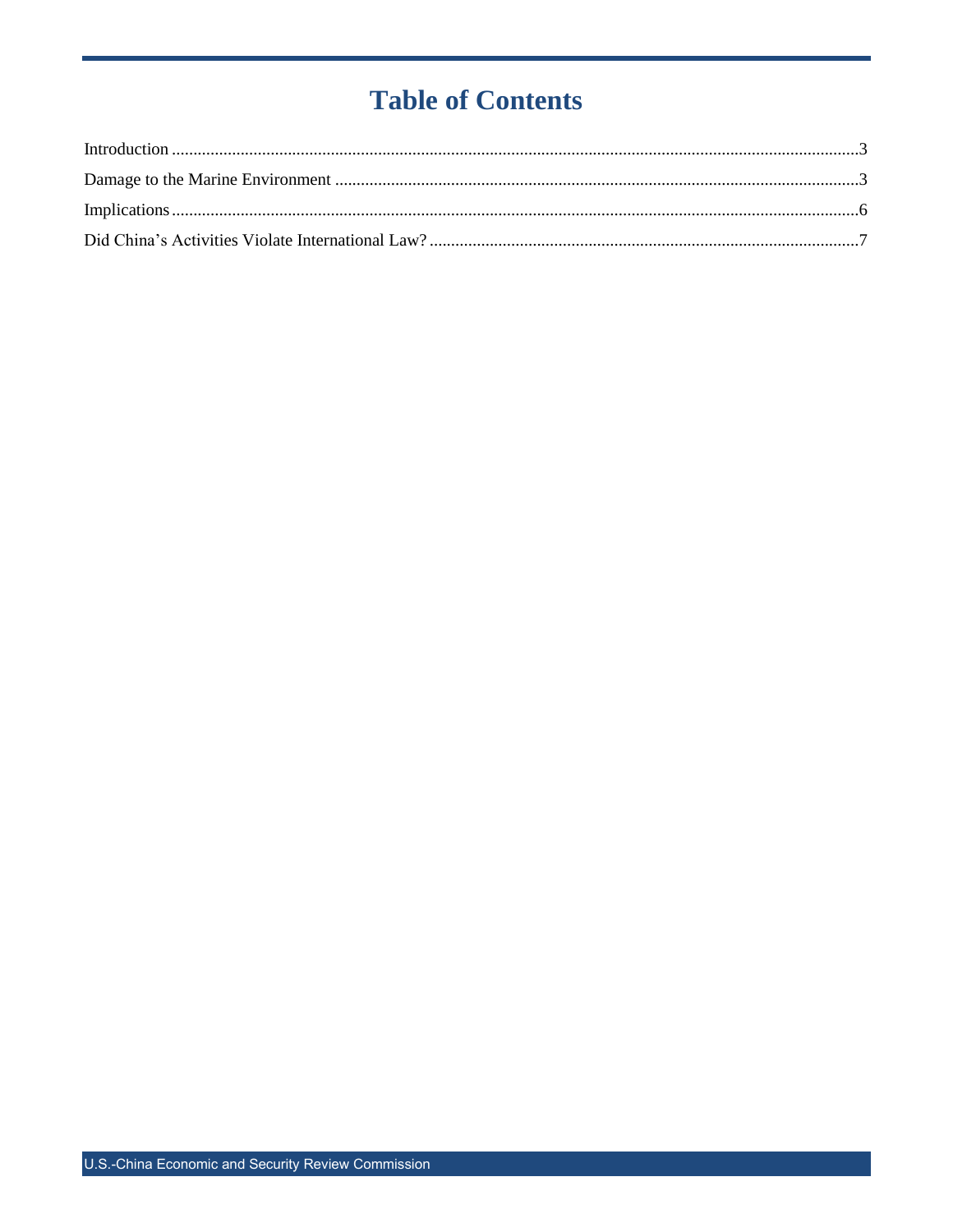#### <span id="page-2-0"></span>**Introduction**

From December 2013 to October 2015, China built artificial islands with a total area of close to 3,000 acres on seven coral reefs it occupies in the Spratly Islands in the southern part of the South China Sea. $*$  1 To build these islands, Chinese dredgers gathered and deposited sand and gravel on top of the reefs. Although the international community's primary focus regarding these activities has been on issues of sovereignty, security, and geopolitics, international observers have also sounded the alarm about the environmental consequences.<sup>2</sup> Leading marine scientists have commented on this issue, as have the government of the Philippines and the Commander of the U.S. Pacific Command.<sup>3</sup> Although dredging, land reclamation, and the building of artificial islands are not unique to China, the scale and speed of China's activities in the South China Sea, the biodiversity of the area, and the significance of the Spratly Islands to the ecology of the region make China's actions of particular concern.

China's reclamation activities far outpaced those of the other claimants in the South China Sea. In August 2015, the U.S. Department of Defense reported that Vietnam had reclaimed approximately 80 acres, Malaysia had reclaimed 70 acres, the Philippines had reclaimed about 14 acres, and Taiwan had reclaimed approximately 8 acres in the Spratly Islands.

The South China Sea is a highly biodiverse marine area. <sup>4</sup> According to one scientific paper, it is home to 571 species of reef coral; the Spratly Islands alone have 333 species of reef coral.<sup>5</sup> In contrast, the Caribbean has less than 65 reef coral species.<sup>6</sup> Moreover, a body of research by marine biologists dating back to the early 1990s indicates that currents carry young fish spawned in the Spratly Islands to coastal areas of the South China Sea, and that the coral reefs of the Spratly Islands may play a role in replenishing depleted fish stocks in those coastal areas.<sup>7</sup>

Prior to the commencement of China's dredging and island building in the Spratly Islands, the South China Sea's coral reefs were already under heavy stress. Coral loss due to bleaching, disease, and destructive fishing methods has occurred,<sup>8</sup> and these reefs, like others around the world, face threats from ocean acidification and rising sea levels.<sup>9</sup>

### <span id="page-2-1"></span>**Damage to the Marine Environment**

China's island building in the South China Sea buried a large area of coral reefs. Chinese dredgers deposited sand and gravel on top of about 13 square kilometers (approximately five square miles) of coral reefs China occupies, a process that destroys the coral underneath.† <sup>10</sup> Chinese activities associated with land reclamation on these reefs such as creating access channels for ships or dredging harbors—also destroyed portions of them. For example, in dredging its deep-water harbor at Fiery Cross Reef (see Figure 1), Chinese dredgers would have destroyed coral and other organisms (assuming the reef had not already been damaged). Furthermore, Frank E. Muller-Karger, professor of biological oceanography and remote sensing in the College of Marine Science at the University of South Florida, explained to the *New York Times* that in the process of island building the sediment deposited on the reefs "can wash back into the sea, forming plumes that can smother marine life and could be laced with heavy metals, oil and other chemicals from the ships and shore facilities being built."<sup>11</sup>

 $\overline{a}$ 

<sup>\*</sup> Infrastructure that China is building on these artificial islands includes airstrips, helipads, port facilities, and radars, among other things. USNI News, "Document: DNI Clapper Assessment of Chinese Militarization, Reclamation in South China Sea," March 8, 2016. *<http://news.usni.org/2016/03/08/document-dni-assessment-of-chinese-militarization-reclamation-in-south-china-sea>*; Center for Strategic and International Studies, Asia Maritime Transparency Initiative, "Island Tracker." *<http://amti.csis.org/island-tracker/>*.

<sup>†</sup> Although these coral reefs could partially recover, the sediment deposited on top would have to be washed away first, which could happen naturally if sea level rise continues to accelerate at the rate anticipated under current conditions. John W. McManus, *Offshore Coral Reef Damage, Overfishing and Paths to Peace in the South China Sea*, forthcoming.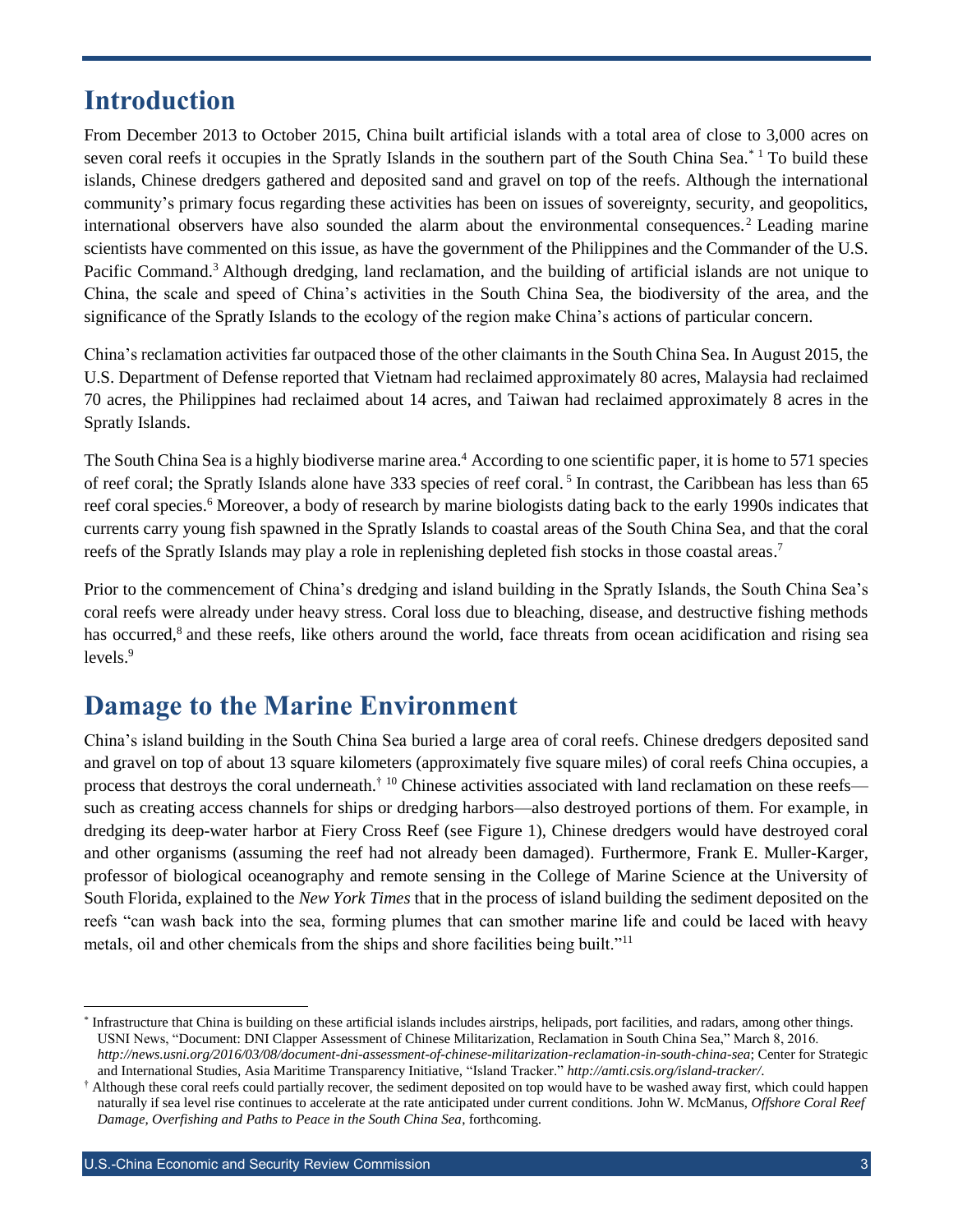#### **Figure 1: China's Land Reclamation and Construction on Fiery Cross Reef, August 2014 to September 2015**



*Source:* Figure adapted from Center for Strategic and International Studies, Asia Maritime Transparency Initiative, "Fiery Cross Reef Tracker." *http://amti.csis.org/fiery-cross-reef-tracker/*; Center for Strategic and International Studies, Asia Maritime Transparency Initiative, "Spratly Islands Update: Is Mischief Reef Next?" *http://amti.csis.org/new-imagery-release/.*

Chinese dredgers in the Spratly Islands extracted the sand and gravel from within the lagoons and reef flats of coral reef atolls\* at the land reclamation sites—a process known as shallow-water dredging (see Figure 2 for a diagram of an atoll and Figure 3 for satellite imagery of dredgers at Mischief Reef).<sup>12</sup> This shallow-water dredging removes not only sand and gravel, but also the ecosystems of the lagoon and the reef flat, important parts of a reef.<sup>13</sup> Moreover, dredgers stir up plumes of sand and silt that damage coral tissue and block sunlight from organisms such as reef-building corals, which cannot survive without it.<sup>14</sup>

l \* An atoll is a circular or ovular coral reef with a lagoon in the middle.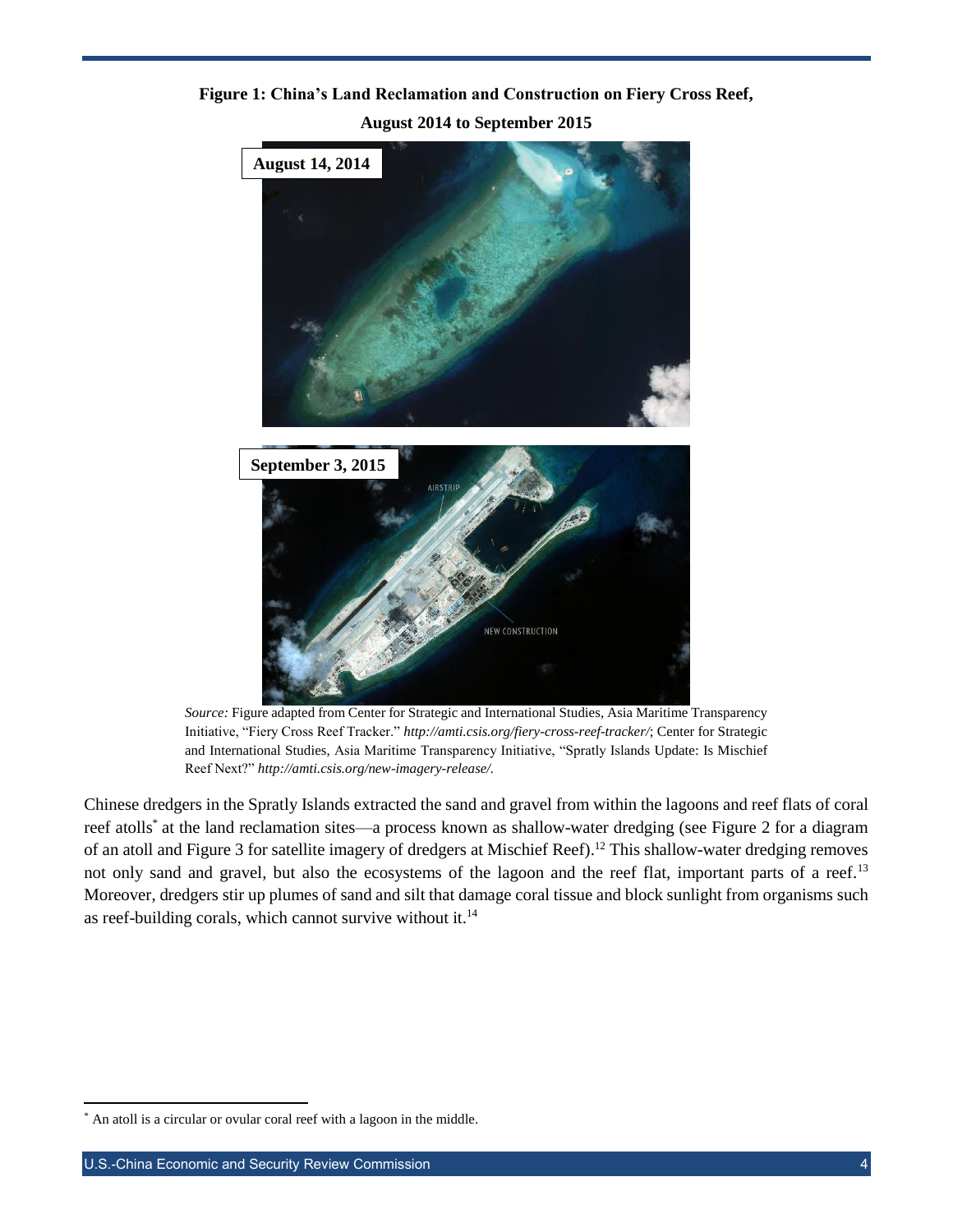

**Figure 2: Diagram of an Atoll**

*Source:* Diagram provided by John W. McManus*.*

In addition, Chinese dredgers may have gathered sand and gravel for the artificial islands from nearby atolls and other reefs in the Spratly Islands, although the Chinese government has not acknowledged that dredging at these reefs has occurred.<sup>15</sup> (It is difficult for outside observers to access the Spratly Islands. Obstacles to reaching the area have included opposition from the Chinese and Philippine governments to traveling there, the remoteness of the area, and the high cost of such trips.<sup>16</sup>) If this dredging occurred, and even if these reefs had not been previously damaged, they still may not fully recover for up to 10 to 15 years. That time frame could become longer if dredgers continue to disturb the reefs.<sup>17</sup> Sand and silt stirred up by dredgers settles on the coral, which can cause problems such as lowering coral growth rates, inhibiting coral reproduction, and increasing coral's susceptibility to disease.<sup>18</sup>

Satellite imagery can provide a powerful tool to analyze this problem because some dredgers leave arc-shaped marks in the sediment that can be visible in these images.<sup>19</sup> However, similar marks are made by the propellers of boats harvesting giant clams, which complicates the identification of damage caused by dredging.<sup>20</sup> Analysis of satellite imagery, news reports, videos, and other sources reveals that large-scale scarring of coral reefs from the harvesting of giant clams—an endangered species—in the Spratly Islands and the Paracel Islands has certainly occurred over the past few years; fishermen from China caused much of this damage.<sup>21</sup>

The Chinese Academy of Sciences South China Sea Institute of Oceanology, an institute that has conducted multiple research trips to the Spratly Islands over its history,<sup>22</sup> did not respond to questions submitted by the Commission staff about the environmental impact of China's dredging and island building.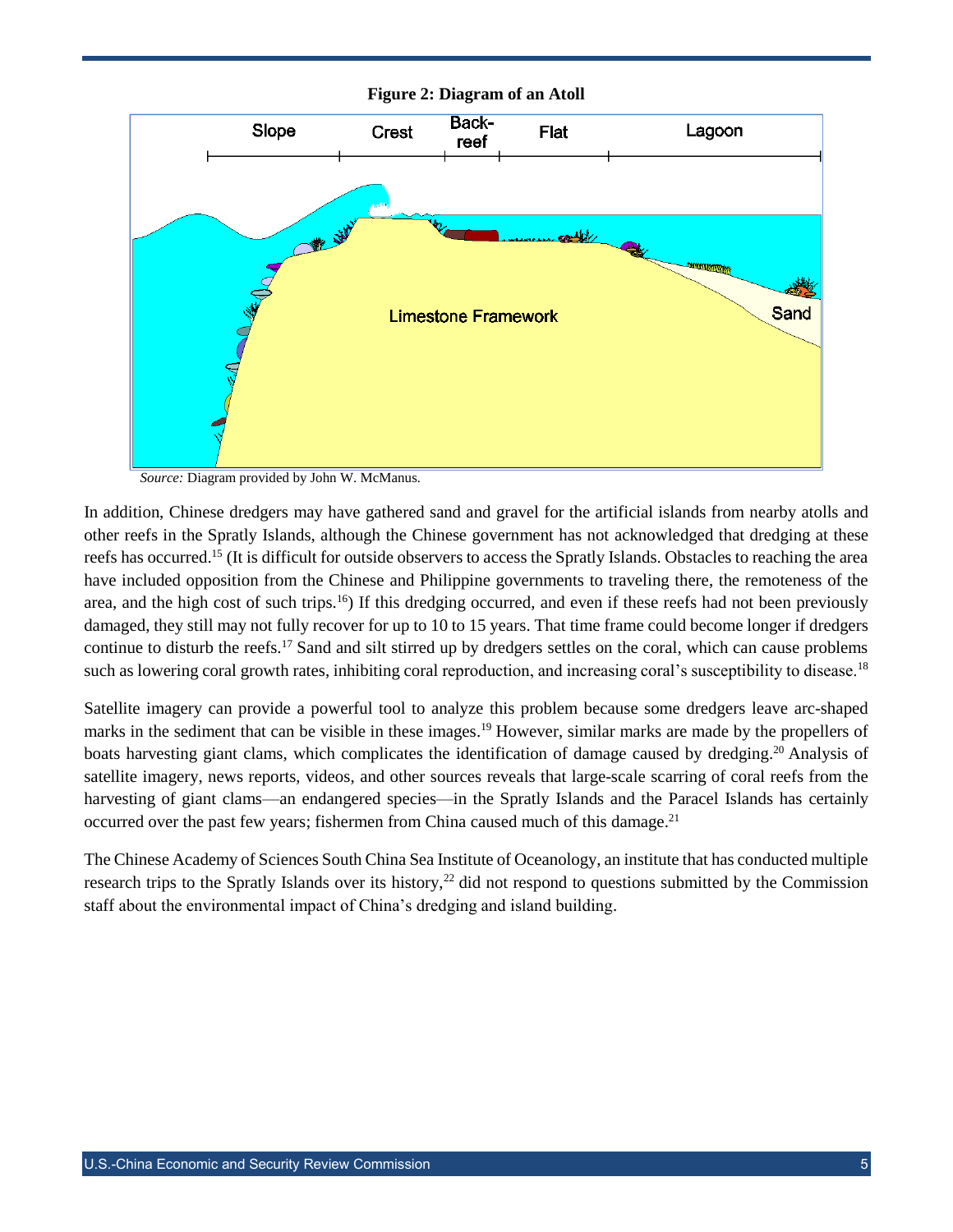**Figure 3: Dredging and Land Reclamation Operations at Mischief Reef, March 2015**



*Source:* Center for Strategic and International Studies, Asia Maritime Transparency Initiative, "Mischief Reef Tracker." *http://amti.csis.org/mischief-reef-tracker/#bwg1/29*.

### <span id="page-5-0"></span>**Implications**

Though information about the scope of the environmental damage caused by China's dredging and land reclamation is limited, China's island building activities in the Spratly Islands certainly have negatively impacted fisheries in the immediate areas of the reclamation sites. John W. McManus, professor of marine biology and ecology in the Rosenstiel School of Marine and Atmospheric Science at the University of Miami, explained to Commission staff that the sand and silt plumes created by dredging sand and gravel and depositing it on the coral reefs either would have killed fish or expelled them from the reefs. Most of the small expelled fish would have been eaten by open-water species as they left the protection of the reef and became exposed to predators. Though juvenile fish from other reefs that arrive via currents at the damaged reefs would survive if there were available hiding places (which are necessary for most small reef fish to inhabit a coral reef), many of the areas of reef suitable for hiding would have been filled by the artificial island. The end result would be fewer small reef fish inhabiting the reef as well as a reduced number of wide-ranging larger fish, such as large groupers and wrasses, which eat the small fish.<sup>23</sup>

While the area of coral reefs that have been buried at the seven occupied land features is small compared to the total area of shallow and deep reefs in the Spratly Islands (3,821 square kilometers or approximately 1,475 square miles), $^{24}$  the damage also could negatively impact the health of fisheries in the coastal areas of the South China Sea; this is because the coral reefs of the Spratly Islands are believed to play a role in the replenishment of depleted fish stocks in the South China Sea's coastal areas.<sup>25</sup> Marine science indicates that currents carry the offspring of fish that spawn in the reefs to some of these areas and that a second generation could even migrate to southern Mainland China.<sup>26</sup> Further studies that quantify the contribution of the Spratly Islands' coral reefs to the fish stocks in the South China Sea and examine potential Chinese dredging at unoccupied reefs are needed to assess the full impact of China's island building on the South China Sea's fisheries.

Fish are a critical food source for the coastal populations of Southeast Asia.<sup>27</sup> The fish stocks of the South China Sea already face the problem of overfishing, and damage to the spawning grounds of fish may increase the pressure on these fisheries.<sup>28</sup> If the larvae spawned in the coral reefs of the Spratly Islands make a significant contribution to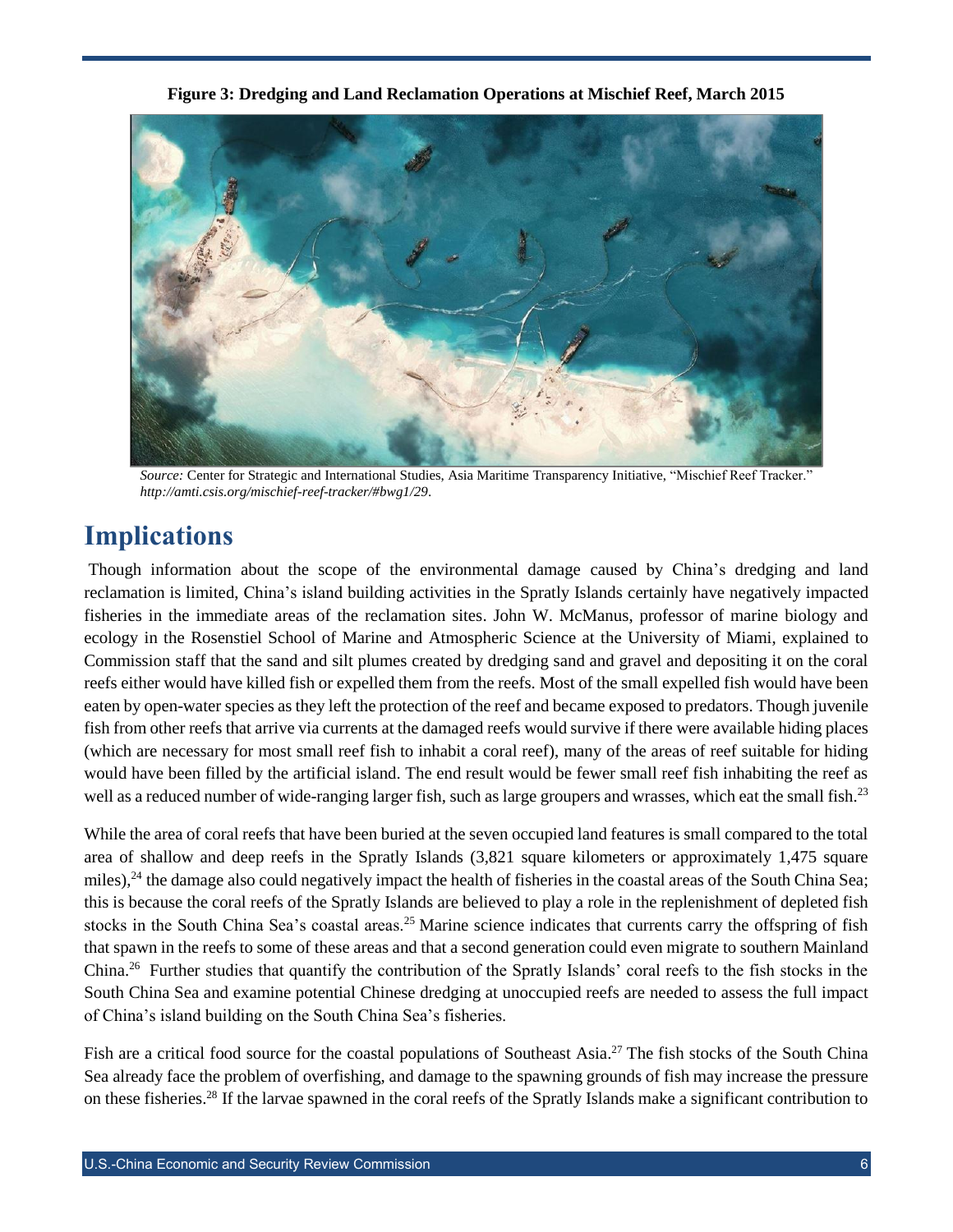fish stocks in the coastal areas of the South China Sea, then the damage caused by China's island building activities may contribute to the food insecurity caused by overfishing and harm the livelihoods of fishermen in the region.

In addition, China's new artificial islands will almost certainly lead to increased Chinese fishing in the surrounding waters, which would put further pressure on fisheries in those areas. In 2015, a spokesperson for China's Ministry of Foreign Affairs said that among their other functions, these islands will support "fishery production and service," and China's National Development and Reform Commission announced the islands will provide fishing boats with shelter during storms, as well as repair and replenishment services.<sup>29</sup> Increased Chinese fishing activity in these waters also raises the risk of a clash between Chinese fishing boats and those of other claimant countries. Multiple instances of Chinese fishing boats ramming or otherwise harassing other vessels in the South China Sea have been reported.<sup>30</sup> China's practice of protecting its fishing boats with large coast guard vessels could further exacerbate this risk,\* particularly as the port facilities at China's artificial islands will allow those ships to dock to replenish supplies, enhancing their ability to operate in the area.

#### <span id="page-6-0"></span>**Did China's Activities Violate International Law?**

China's island building activities may have violated some of its environmental commitments under international law. According to the UN Convention on the Law of the Sea (UNCLOS), which China ratified, "states have the obligation to protect and preserve the marine environment." <sup>31</sup> Among its specific provisions related to the environment, UNCLOS requires states to "ensure that activities under their jurisdiction or control are so conducted as not to cause damage by pollution to other States and their environment."<sup>32</sup> States also are to take actions "necessary to protect and preserve rare or fragile ecosystems as well as the habitat of depleted, threatened or endangered species and other forms of marine life."<sup>33</sup> Further, states are to "observe, measure, evaluate and analyze, by recognized scientific methods, the risks or effects of pollution of the marine environment" and to publish the results of these activities or give reports to international organizations.<sup>34</sup> In addition to UNCLOS, China is a party to the Convention on Biological Diversity, under which states have "the responsibility to ensure that activities within their jurisdiction or control do not cause damage to the environment of other States or of areas beyond the limits of national jurisdiction." 35

In May 2015, the director general of the Department of Boundary and Ocean Affairs in China's Ministry of Foreign Affairs stated that China's island building had "gone through science-based evaluation and assessment, with equal importance given to construction and protection."<sup>36</sup> He added, "We have taken into full account issues of ecological preservation and fishery protection, followed strict environmental protection standards and requirements in the construction process, and adopted many effective measures to preserve the ecological environment."<sup>37</sup> However, the Chinese government has not published sufficient information about its assessment of the environmental impact

l

<sup>\*</sup> Of further concern is the fact that China's maritime militia, which U.S. Naval War College associate professor Andrew S. Erickson and research fellow Conor M. Kennedy describe as a "dual-hatted force of specially registered fishing vessels with fisherman-soldier crews," is becoming increasingly active in the South China Sea. China is training the maritime militia to support the activities of China's naval and maritime law enforcement forces in the South China Sea. Andrew S. Erickson and Conor M. Kennedy, "China's Island Builders," *Foreign Affairs*, April 9, 2015. *<https://www.foreignaffairs.com/articles/east-asia/2015-04-09/china-s-island-builders>*; Andrew S. Erickson and Conor M. Kennedy, "China's Daring Vanguard: Introducing Sanya City's Maritime Militia," *Center for International Maritime Security*, November 5, 2015. *<http://cimsec.org/chinas-daring-vanguard-introducing-sanya-citys-maritime-militia/19753>*; Andrew S. Erickson and Conor M. Kennedy, "Trailblazers in Warfighting: The Maritime Militia of Danzhou," *Center for International Maritime Security*, February 1, 2016. *<http://cimsec.org/trailblazers-warfighting-maritime-militia-danzhou/21475>*; and Andrew S. Erickson and Conor M. Kennedy, "China's Maritime Militia," *CNA Corporation*, March 7, 2016. *[https://www.cna.org/cna\\_files/pdf/Chinas-Maritime-Militia.pdf](https://www.cna.org/cna_files/pdf/Chinas-Maritime-Militia.pdf)*.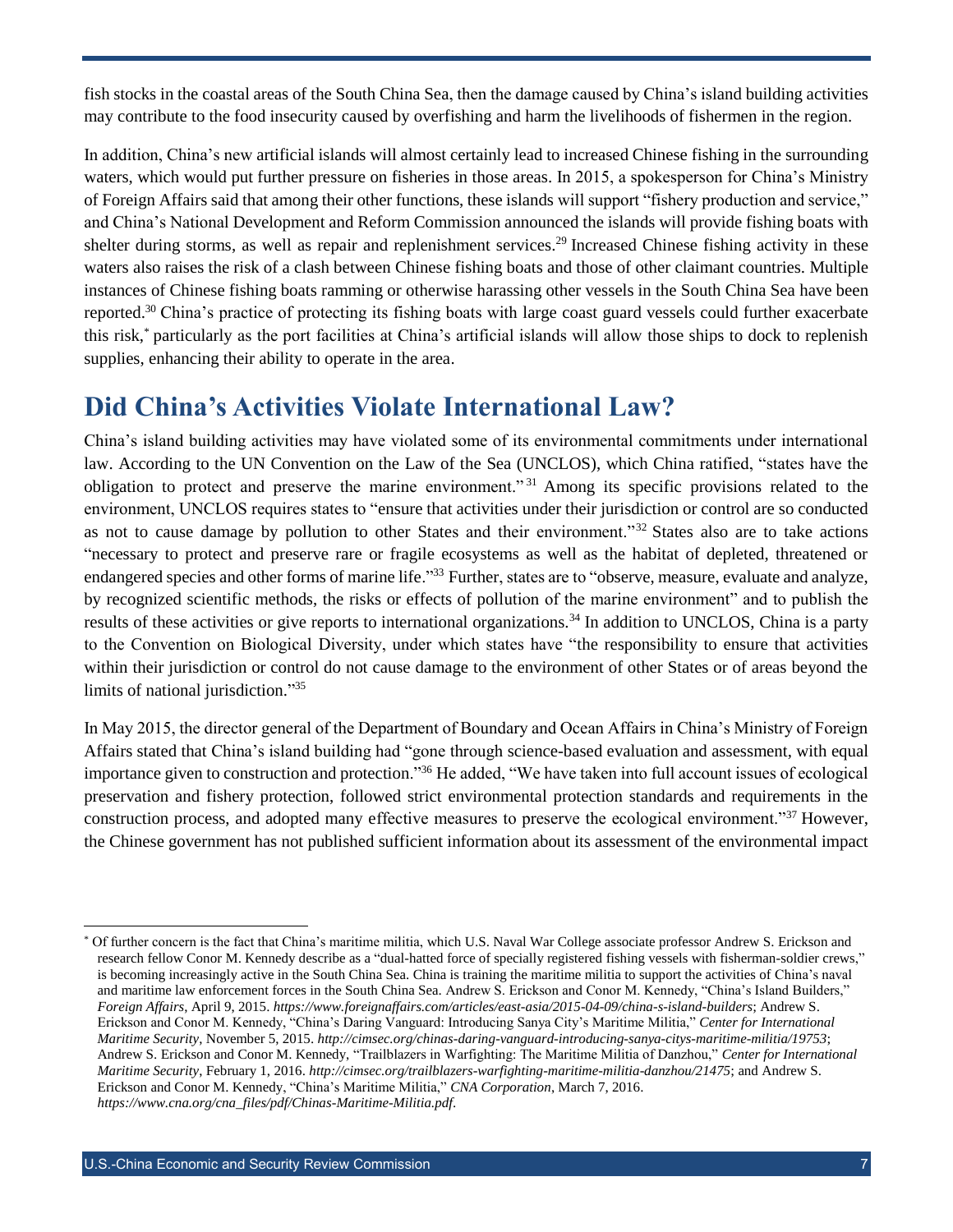of the island building to ensure the truth of that assertion, nor does it appear China has provided additional information to any international organization.

In June 2015, China's State Oceanic Administration published an article describing measures taken in the process of building the artificial islands to minimize the impact on the marine ecosystem, including regular monitoring of the coral reefs' health during the island building. The article also includes an assertion that much of the building occurred on parts of the reefs with low coral cover or dead coral.<sup>38</sup> Regardless of the veracity of this assertion, the article does not address the following problem: Given the proper circumstances, coral could still grow on areas of reef with low coral cover or dead coral, but as long as there is an artificial island on those parts, coral will never grow there. In addition, as Edgardo D. Gomez, professor emeritus at the University of the Philippines Marine Science Institute, explained to Commission staff, "even reefs with low coral cover are ecologically valuable because the structure provides a substrate for many other organisms."<sup>39</sup>

In the ongoing case initiated by the Philippines at the Permanent Court of Arbitration in The Hague regarding China's claims and activities in the South China Sea, one of the Philippines' claims includes a statement that "China's occupation of and construction activities on Mischief Reef … violate China's duties to protect and preserve the marine environment under [UNCLOS]."<sup>40</sup> In mid-2016, the arbitral tribunal is expected to rule on whether it has jurisdiction over this and seven other claims brought by the Philippines. It is also expected to rule on the merits of several other Philippine claims over which it has already determined it has jurisdiction.<sup>41</sup>

If the arbitral tribunal decides it has jurisdiction over this claim and rules in the Philippines' favor, it can direct the Chinese government to publish more information about the environmental impact of the island building and the results of monitoring activities conducted during the project. It can also direct the governments of China and the Philippines to form an independent committee of experts to assess the environmental impact of the island building and propose measures to mitigate additional damage. <sup>42</sup> Such a decision by an international tribunal occurred in 2003 in a case brought to the International Tribunal for the Law of the Sea by Malaysia against Singapore regarding Singapore's land reclamation in and around the Straits of Johor.<sup>43</sup> Among its other decisions, the tribunal required the two sides to form a group of experts to assess the environmental effects of the land reclamation.<sup>44</sup>

The Chinese government is unlikely to initially heed any rulings in the Philippines' favor by the tribunal.<sup>45</sup> Beijing has described its position on arbitration with the Philippines as one of "non-acceptance and non-participation."<sup>46</sup> However, such inaction in response to a ruling against China likely would harm China's reputation.<sup>47</sup> As a result, over the next few years the Chinese government might take some steps to ameliorate the fallout. <sup>48</sup> These steps could include measures—symbolic or substantive—that attempt to address concerns about environmental damage resulting from its island building. Even so, due to the utility of these outposts for enhancing China's situational awareness and ability to project military power in the South China Sea, it is unlikely the Chinese government will remove the sand and gravel that dredgers have deposited on these reefs.

Environmental degradation is just one of many implications of China's land reclamation in the South China Sea, which taken together illustrate Beijing's troubling attitude of general disregard for regional and international norms, laws, and the mature conduct expected of a major power. Beijing has demonstrated an apparent willingness to flout international law; militarize an already tense and contested area; eschew an established dispute management mechanism in favor of unilateral actions to consolidate a more powerful position vis-à-vis other claimants; and damage the environment in a region where food security is already threatened by overfishing. This runs counter to U.S. interests in peacefully resolving disputes according to law, refraining from actions that heighten tensions, and maintaining a healthy and productive marine environment.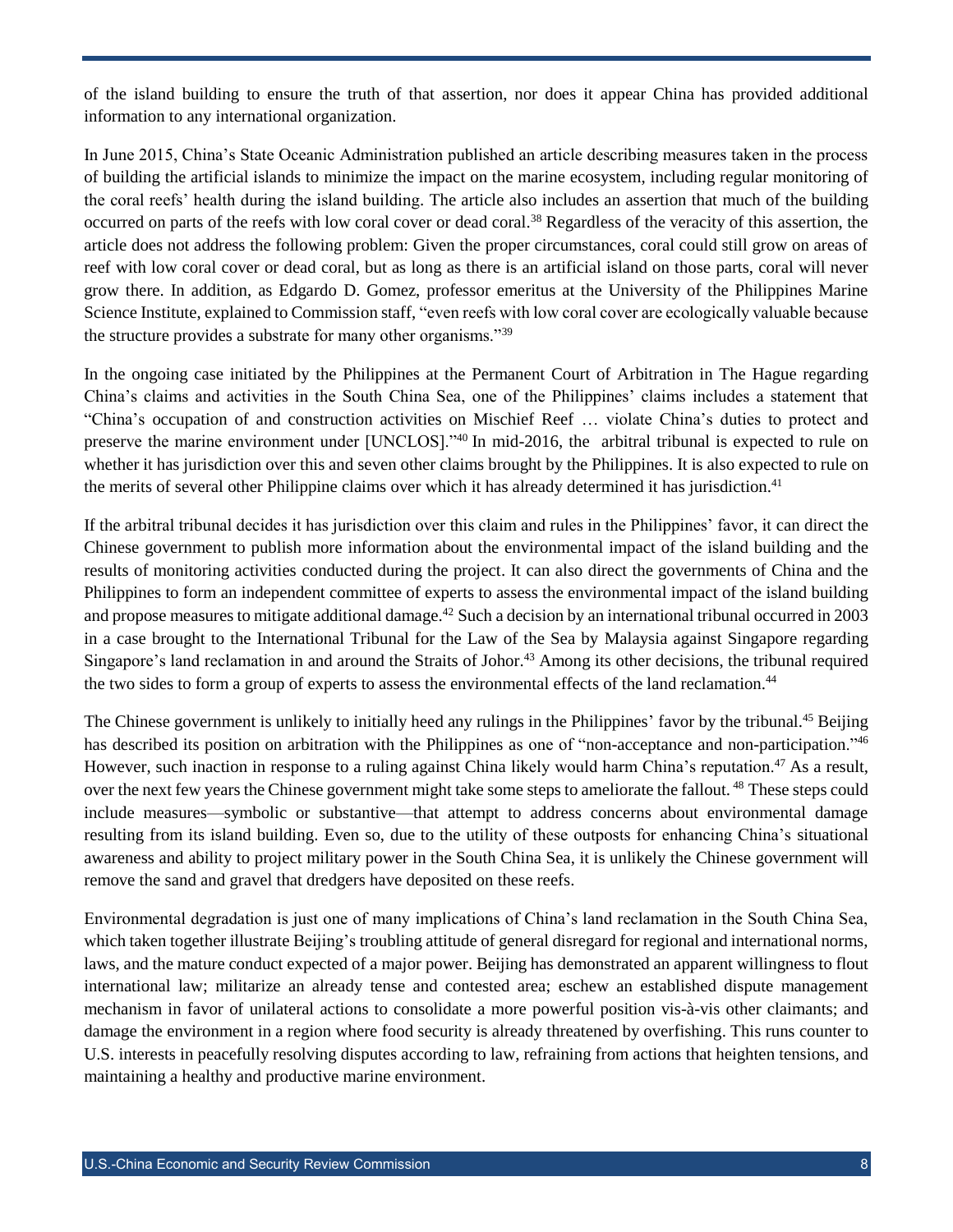#### **Endnotes**

<sup>1</sup> U.S. Department of Defense, *Asia-Pacific Maritime Security Strategy*, August 20, 2015, 16. *[http://www.defense.gov/Portals/1/Documents/pubs/NDAA%20A-P\\_Maritime\\_SecuritY\\_Strategy-08142015-1300-FINALFORMAT.PDF](http://www.defense.gov/Portals/1/Documents/pubs/NDAA%20A-P_Maritime_SecuritY_Strategy-08142015-1300-FINALFORMAT.PDF)*; USNI News, "Document: DNI Clapper Assessment of Chinese Militarization, Reclamation in South China Sea," March 8, 2016. *<https://news.usni.org/2016/03/08/document-dni-assessment-of-chinese-militarization-reclamation-in-south-china-sea>*; and Sam LaGrone, "PACOM Harris: U.S. Would Ignore a 'Destabilizing' Chinese South China Sea Air Defense Identification Zone," *USNI News*, February 26, 2016. *[https://news.usni.org/2016/02/26/pacom-harris-u-s-would-ignore-a-destabilizing-chinese-south-china-sea-air](https://news.usni.org/2016/02/26/pacom-harris-u-s-would-ignore-a-destabilizing-chinese-south-china-sea-air-defense-identification-zone)[defense-identification-zone](https://news.usni.org/2016/02/26/pacom-harris-u-s-would-ignore-a-destabilizing-chinese-south-china-sea-air-defense-identification-zone)*. 2 James Borton and Nguyen Chu Hoi, "China's Reclamations Harm Sea Life," *Taipei Times*, September 11, 2015. *http://www.taipeitimes.com/News/editorials/archives/2015/09/11/2003627420/1*. 3 Johnny Langenheim, "Preventing Ecocide in the South China Sea," *Guardian*, July 15, 2015. *http://www.theguardian.com/environment/the-coral-triangle/2015/jul/15/preventing-ecocide-in-south-china-sea*; Oliver Holmes, "South China Sea Images Reveal Impact on Coral of Beijing's Military Bases," *Guardian*, September 17, 2015. *http://www.theguardian.com/world/ng-interactive/2015/sep/17/south-china-sea-images-reveal-impact-on-coral-of-beijings-militarybases*; Pia Ranada, "China Reclamation Poses P4.8-B Economic Loss for PH," *Rappler* (Philippines), April 23, 2015. *http://www.rappler.com/nation/90878-china-west-philippine-sea-reclamation-fisheries-food-security*; and Harry Harris, "ASPEN Security Forum Remarks by Adm. Harris" (Aspen Security Forum, Aspen, CO, July 23, 2015). *http://www.pacom.mil/Media/News/tabid/5693/Article/610920/aspen-security-forum-remarks-by-adm-harris.aspx*. <sup>4</sup> Danwei Huang et al., "Extraordinary Diversity of Reef Corals in the South China Sea," *Marine Biodiversity* 45:2 (June 2015): 157-168. <sup>5</sup> Danwei Huang et al., "Extraordinary Diversity of Reef Corals in the South China Sea," *Marine Biodiversity* 45:2 (June 2015): 157-168; John W. McManus, *Offshore Coral Reef Damage, Overfishing and Paths to Peace in the South China Sea*, forthcoming. <sup>6</sup> Lauretta Burke et al., "Reefs at Risk Revisited," *World Resources Institute*, 2011. *[http://www.wri.org/sites/default/files/pdf/reefs\\_at\\_risk\\_revisited.pdf](http://www.wri.org/sites/default/files/pdf/reefs_at_risk_revisited.pdf)*. 7 John W. McManus, "The Spratly Islands: A Marine Park Alternative," *Naga, ICLARM Quarterly* 15:3 (1992): 4-8; John W. McManus, "The Spratly Islands: A Marine Park?," *Ambio* 23:3 (1994): 181-186; M.C.A Ablan et al., "Meso-scale Transboundary Units for the Management of Coral Reefs in the South China Sea Area," *Naga, WorldFish Center Quarterly* 25:3-4 (July-December 2002): 4-9; Jonathan T. Kool et al., "Connectivity and the Development of Population Genetic Structure in Indo-West Pacific Coral Reef Communities," *Global Ecology and Biogeography* 20:5 (September 2011): 695-706; John W. McManus, *Offshore Coral Reef Damage, Overfishing and Paths to Peace in the South China Sea*, forthcoming; and Johnny Langenheim, "Preventing Ecocide in the South China Sea," *Guardian*, July 15, 2015. *[http://www.theguardian.com/environment/the-coral-triangle/2015/jul/15/preventing-ecocide-in-south](http://www.theguardian.com/environment/the-coral-triangle/2015/jul/15/preventing-ecocide-in-south-china-sea)[china-sea](http://www.theguardian.com/environment/the-coral-triangle/2015/jul/15/preventing-ecocide-in-south-china-sea)*. <sup>8</sup> Terry P. Hughes, Hui Huang, and Matthew A. L. Young, "The Wicked Problem of China's Disappearing Coral Reefs," *Conservation Biology* 27:2 (2012): 261, 265. 9 Johnny Langenheim, "Preventing Ecocide in the South China Sea," *Guardian*, July 15, 2015. *http://www.theguardian.com/environment/the-coral-triangle/2015/jul/15/preventing-ecocide-in-south-china-sea*. 10 John W. McManus, "Spratly Islands Importance, Damage, and Options for Peace" (Conference on "Sustainable Usage of the Oceans" at Johns Hopkins University School of Advanced International Studies, October 19, 2015); Center for Strategic and International Studies, Asia Maritime Transparency Initiative, "Island Tracker." *<http://amti.csis.org/island-tracker/>*. <sup>11</sup> Derek Watkins, "What China Has Been Building in the South China Sea," *New York Times*, February 29, 2016. *[http://www.nytimes.com/interactive/2015/07/30/world/asia/what-china-has-been-building-in-the-south-china-sea-](http://www.nytimes.com/interactive/2015/07/30/world/asia/what-china-has-been-building-in-the-south-china-sea-2016.html?ref=asia&_r=0)[2016.html?ref=asia&\\_r=0](http://www.nytimes.com/interactive/2015/07/30/world/asia/what-china-has-been-building-in-the-south-china-sea-2016.html?ref=asia&_r=0)*. <sup>12</sup> John W. McManus, "Spratly Islands Importance, Damage, and Options for Peace" (Conference on "Sustainable Usage of the Oceans" at Johns Hopkins University School of Advanced International Studies, October 19, 2015); Greg Torode, "'Paving Paradise': Scientists Alarmed over China Island Building in Disputed Sea," Reuters, June 25, 2015. *http://www.reuters.com/article/us-southchinasea-chinaenvironment-insig-idUSKBN0P50UB20150625*; and Johnny Langenheim, "Preventing Ecocide in the South China Sea," *Guardian*, July 15, 2015. *http://www.theguardian.com/environment/the-coral-triangle/2015/jul/15/preventing-ecocide-in-south-china-sea*. <sup>13</sup> Johnny Langenheim, "Preventing Ecocide in the South China Sea," *Guardian*, July 15, 2015. *<http://www.theguardian.com/environment/the-coral-triangle/2015/jul/15/preventing-ecocide-in-south-china-sea>*; John W. McManus, *Offshore Coral Reef Damage, Overfishing and Paths to Peace in the South China Sea*, forthcoming; and John W. McManus, "Spratly Islands Importance, Damage, and Options for Peace" (Conference on "Sustainable Usage of the Oceans" at Johns Hopkins University School of Advanced International Studies, October 19, 2015). <sup>14</sup> R.C. Highsmith et al., "Survival of Hurricane-Generated Coral Fragments and a Disturbance Model of Reef Calcification/Growth Rates," *Oecologia* 46:3 (1980) 322-329; Christina Larson, "China's Island Building Is Destroying Reefs," *Science* 349:6255 (September 25, 2015): 1434; and John W. McManus, Professor of Marine Biology and Ecology, Rosenstiel School of Marine and Atmospheric Science, University of Miami, interview with Commission staff, February 2, 2016. <sup>15</sup> Frances Mangosing, "Justice Carpio: China Destroyed 17 Reefs in the Spratlys," *Inquirer.net* (Philippines), July 29, 2015. *<http://globalnation.inquirer.net/126703/justice-carpio-china-destroyed-17-reefs-in-spratlys>*. <sup>16</sup> Rupert Wingfield-Hayes, "Flying Close to Beijing's New South China Sea Islands," BBC, December 14, 2015. *<http://www.bbc.com/news/magazine-35031313>*; Grace Chua, "Science and Politics in the South China Sea," *Hakai Magazine* (Canada), November 10, 2015. *<http://www.hakaimagazine.com/article-short/science-and-politics-south-china-sea>*. l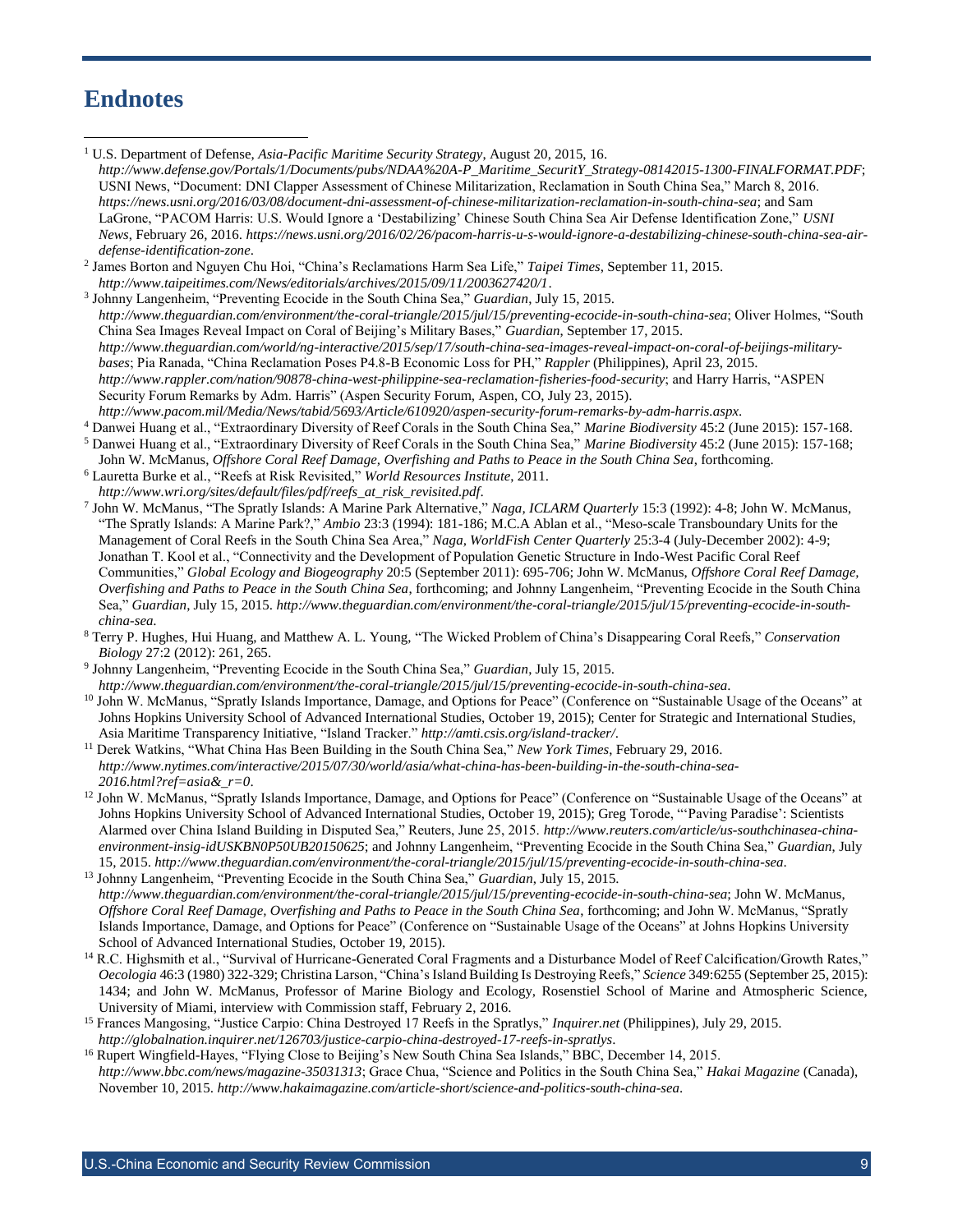- <sup>17</sup> John W. McManus, "Spratly Islands Importance, Damage, and Options for Peace" (Conference on "Sustainable Usage of the Oceans" at Johns Hopkins University School of Advanced International Studies, October 19, 2015); John W. McManus, *Offshore Coral Reef Damage, Overfishing and Paths to Peace in the South China Sea*, forthcoming.
- <sup>18</sup> P.L.A. Erftemeijer et al., "Environmental Impacts of Dredging and Other Sediment Disturbances on Corals: A Review," *Marine Pollution Bulletin* 64 (2012) 1737-1765; F.J. Pollock et al., "Sediment and Turbidity Associated with Offshore Dredging Increase Coral Disease Prevalence On Nearby Reefs," *PLos ONE* 9:7 (2014); and John W. McManus, *Offshore Coral Reef Damage, Overfishing and Paths to Peace in the South China Sea*, forthcoming.
- <sup>19</sup> John W. McManus, *Offshore Coral Reef Damage, Overfishing and Paths to Peace in the South China Sea*, forthcoming; Victor R. Lee, "Satellite Imagery Shows Ecocide in the South China Sea," *Diplomat* (Japan), January 16, 2016. *http://thediplomat.com/2016/01/satellite-images-show-ecocide-in-the-south-china-sea/*.
- <sup>20</sup> Victor R. Lee, "Satellite Imagery Shows Ecocide in the South China Sea," *Diplomat* (Japan), January 16, 2016. *http://thediplomat.com/2016/01/satellite-images-show-ecocide-in-the-south-china-sea/*.
- <sup>21</sup> Victor R. Lee, "Satellite Imagery Shows Ecocide in the South China Sea," *Diplomat* (Japan), January 16, 2016. *http://thediplomat.com/2016/01/satellite-images-show-ecocide-in-the-south-china-sea/*.
- <sup>22</sup> Science.china.com.cn, "Chinese Academy of Sciences South China Sea Institute of Oceanology: Science is Saving Coral Reefs," July 17, 2013. Staff translation. *http://science.china.com.cn/2013-07/17/content\_29450006.htm*; M.X. Zhao et al., "Coral Communities of the Remote Atoll Reefs in the Nansha Islands, Southern South China Sea," *Environmental Monitoring and Assessment* 185 (2013): 7381- 7383; and Chinanews.com, "Chinese Academy of Sciences 'Experiment-3' Scientific Research Ship Begins Spratly Island Area Cruise," August 23, 2012. Staff translation. *<http://www.chinanews.com/gn/2012/08-23/4129621.shtml>*.
- <sup>23</sup> John W. McManus, Professor of Marine Biology and Ecology, Rosenstiel School of Marine and Atmospheric Science, University of Miami, interview with Commission staff, March 22, 2016.
- <sup>24</sup> John W. McManus, *Offshore Coral Reef Damage, Overfishing and Paths to Peace in the South China Sea*, forthcoming.
- <sup>25</sup> John W. McManus, "The Spratly Islands: A Marine Park Alternative," *Naga, ICLARM Quarterly* 15:3 (1992): 4-8; John W. McManus, "The Spratly Islands: A Marine Park?," *Ambio* 23:3 (1994): 181-186; M.C.A Ablan et al., "Meso-scale Transboundary Units for the Management of Coral Reefs in the South China Sea Area," *Naga, WorldFish Center Quarterly* 25:3,4 (July-December 2002): 4-9; and John W. McManus, *Offshore Coral Reef Damage, Overfishing and Paths to Peace in the South China Sea*, forthcoming.
- <sup>26</sup> John W. McManus, "The Spratly Islands: A Marine Park Alternative," *Naga, ICLARM Quarterly* 15:3 (1992): 4-8; John W. McManus, "The Spratly Islands: A Marine Park?," *Ambio* 23:3 (1994): 181-186; M.C.A. Ablan et al., "Meso-scale Transboundary Units for the Management of Coral Reefs in the South China Sea Area," *Naga, WorldFish Center Quarterly* 25:3,4 (July-December 2002): 4-9; Jonathan T. Kool et al., "Connectivity and the Development of Population Genetic Structure in Indo-West Pacific Coral Reef Communities," *Global Ecology and Biogeography* 20:5 (September 2011): 695-706; and John W. McManus, *Offshore Coral Reef Damage, Overfishing and Paths to Peace in the South China Sea*, forthcoming.
- <sup>27</sup> U.S. China Economic and Security Review Commission, *Hearing on China's Relations with Southeast Asia*, oral testimony of Meredith Miller, May 13, 2015.
- <sup>28</sup> Oliver Holmes, "South China Sea Images Reveal Impact on Coral of Beijing's Military Bases," *Guardian*, September 17, 2015. *http://www.theguardian.com/world/ng-interactive/2015/sep/17/south-china-sea-images-reveal-impact-on-coral-of-beijings-militarybases*; Greg Torode, "'Paving Paradise': Scientists Alarmed over China Island Building in Disputed Sea," Reuters, June 25, 2015. *http://www.reuters.com/article/us-southchinasea-china-environment-insig-idUSKBN0P50UB20150625*.
- <sup>29</sup> China's National Development and Reform Commission, *National Development and Reform Commission Draws up a Plan for the Construction of Civilian Infrastructure on the Islands and Reefs in the Spratly Islands*, June 17, 2015. Staff translation. *http://www.ndrc.gov.cn/xwzx/xwfb/201506/t20150617\_696335.html*; Open Source Enterprise, "Transcript of PRC FM Spokesman News Conference 9 April 2015," April 9, 2015. ID: CHO2015040928753011.
- <sup>30</sup> Andrew S. Erickson and Conor M. Kennedy, "China's Maritime Militia," *CNA Corporation*, March 7, 2016. *[https://www.cna.org/cna\\_files/pdf/Chinas-Maritime-Militia.pdf](https://www.cna.org/cna_files/pdf/Chinas-Maritime-Militia.pdf)*; Andrew S. Erickson and Conor M. Kennedy, "China's Daring Vanguard: Introducing Sanya City's Maritime Militia," *Center for International Maritime Security*, November 5, 2015; Jeremy Page, "Vietnam Accuses Chinese Ships," *Wall Street Journal*, December 3, 2012. *<http://www.wsj.com/articles/SB10001424127887323717004578157033857113510>*; Bloomberg, "Vietnam Says Chinese Boat Harassed

Survey Ship; China Disputes," June 9, 2011. *[http://www.bloomberg.com/news/articles/2011-06-05/china-reassures-its-neighbors-after](http://www.bloomberg.com/news/articles/2011-06-05/china-reassures-its-neighbors-after-clashes-over-claims-in-south-china-sea)[clashes-over-claims-in-south-china-sea](http://www.bloomberg.com/news/articles/2011-06-05/china-reassures-its-neighbors-after-clashes-over-claims-in-south-china-sea)*; and CNN, "Pentagon Says Chinese Vessels Harassed U.S. Ship," March 9, 2009. *<http://www.cnn.com/2009/POLITICS/03/09/us.navy.china/index.html>*.

- <sup>31</sup> UN Convention on the Law of the Sea, "Part 12: Protection and Preservation of the Marine Environment."
- <sup>32</sup> UN Convention on the Law of the Sea, "Part 12: Protection and Preservation of the Marine Environment."
- <sup>33</sup> UN Convention on the Law of the Sea, "Part 12: Protection and Preservation of the Marine Environment."
- <sup>34</sup> UN Convention on the Law of the Sea, "Part 12: Protection and Preservation of the Marine Environment."
- <sup>35</sup> Convention on Biological Diversity, "Article 3: Principle."

 $\overline{a}$ 

- <sup>36</sup> China's Ministry of Foreign Affairs, *An Interview on China's Construction on the Nansha Islands and Reefs*, May 27, 2015. *http://www.fmprc.gov.cn/mfa\_eng/zxxx\_662805/t1267264.shtml*.
- <sup>37</sup> China's Ministry of Foreign Affairs, *An Interview on China's Construction on the Nansha Islands and Reefs*, May 27, 2015. *http://www.fmprc.gov.cn/mfa\_eng/zxxx\_662805/t1267264.shtml*.
- <sup>38</sup> Feng Aiping and Wang Yongzhi, "The Island and Reef Expansion Project in the Spratly Islands Has Not Impacted the Coral Reef Ecosystem," China's State Oceanic Administration website, June 10, 2015. Staff translation. *[http://www.soa.gov.cn/xw/dfdwdt/jgbm\\_155/201506/t20150610\\_38318.html](http://www.soa.gov.cn/xw/dfdwdt/jgbm_155/201506/t20150610_38318.html)*.
- $39$  Edgardo D. Gomez, Professor Emeritus, University of the Philippines Marine Science Institute, interview with Commission staff, March 4, 2016.